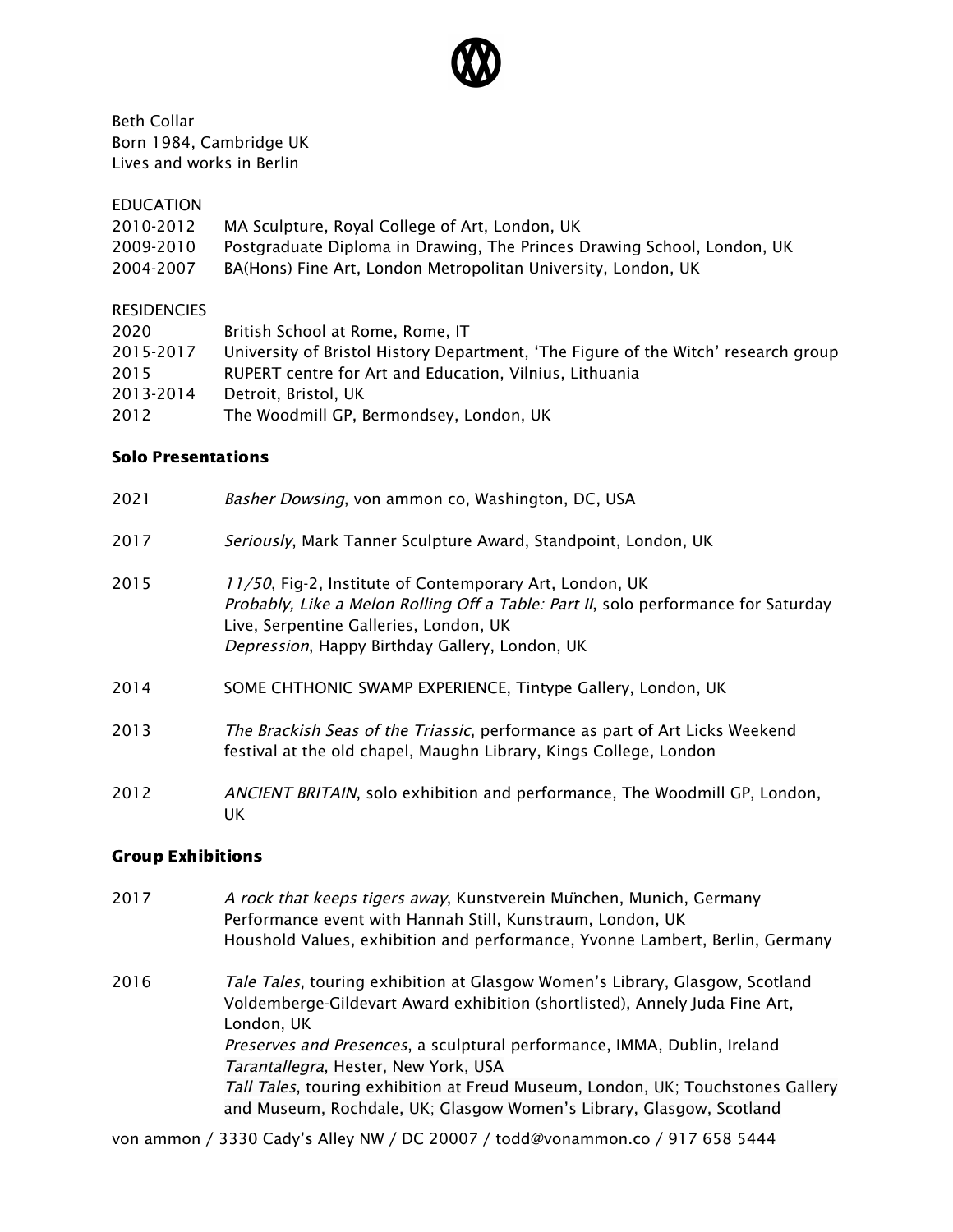

|               | Secret Surface, where meaning materialises, KW, Berlin, Germany<br>Secret Agents, Guest Projects, London, UK<br>A Million Lines, Bunkier Sztuki Gallery of Contemporary Art, Krakow, Poland                                                                                                                                                                                                                                                                                                                                                                                 |
|---------------|-----------------------------------------------------------------------------------------------------------------------------------------------------------------------------------------------------------------------------------------------------------------------------------------------------------------------------------------------------------------------------------------------------------------------------------------------------------------------------------------------------------------------------------------------------------------------------|
| 2015          | The Pump, Royal College of Art, London, UK<br>Tall Tales and Wayward Narratives, performance event, Nottingham<br>Contemporary, Nottingham, UK<br>Secret Agents, Finnish Museum of Photography, Helsinki, Finland<br>SSHHHH, sounds like vernacular architecture, performance event, Rijksakademie,<br>Amsterdam, Netherlands<br>The Spirit of the Staircase, The Sunday Painter, London, UK<br>Bob Cobbiiiiiiiiing Live, performance event as part of Speaking Parts, Raven Row,<br>London, UK<br>The Cipher and the Frame, performance and exhibition, Cubitt, London, UK |
| 2014          | Anatomy of Anxieties, exhibition and performance, Edouard Malingue Gallery,<br>Hong Kong, China<br>PALIMPSEST, performance collaboration with William Cobbing at Hayward Gallery<br>Project Space, London, UK<br>The flow between the thing and the word, Performance as Publishing at Modern<br>Art Oxford, Oxford, UK<br>Field Broadcast, live performance broadcast at www.fieldbroadcast.org<br>Let's Make Another Possible Now, performance event as part of<br>ANTIKNOW directed by Jakob Jakobsen, Flat Time House, London, UK                                       |
| 2013          | From script to performance to exhibition to performance to print, performance<br>and exhibition curated by Rowing and Performance as Publishing, Rowing,<br>London, UK<br>Wendel! Open Your Door, a Woodmill project, CPG, London, UK<br>The Everything and Nothing Problem, performance event, Jerwood Space,<br>London, UK<br>Lore of the Land, performance event, Dorchester Abbey, Dorchester-on-Thames,<br>UK<br>We Object, Aid and Abet, Cambridge, UK                                                                                                                |
| 2012          | Whitechapel London Open, Whitechapel Gallery, London, UK                                                                                                                                                                                                                                                                                                                                                                                                                                                                                                                    |
| 2008          | Bloomberg New Contemporaries, Liverpool Biennial and Rochelle School, London<br>and Liverpool, UK                                                                                                                                                                                                                                                                                                                                                                                                                                                                           |
| <b>Awards</b> |                                                                                                                                                                                                                                                                                                                                                                                                                                                                                                                                                                             |
| 2017          | Arts Foundation 'Live Art' award, Shortlisted                                                                                                                                                                                                                                                                                                                                                                                                                                                                                                                               |

2016/17 Mark Tanner Sculpture Award 2011 Gareth Watkins Memorial Bursary, associated with Kettles Yard, Cambridge, UK

# Bibliography